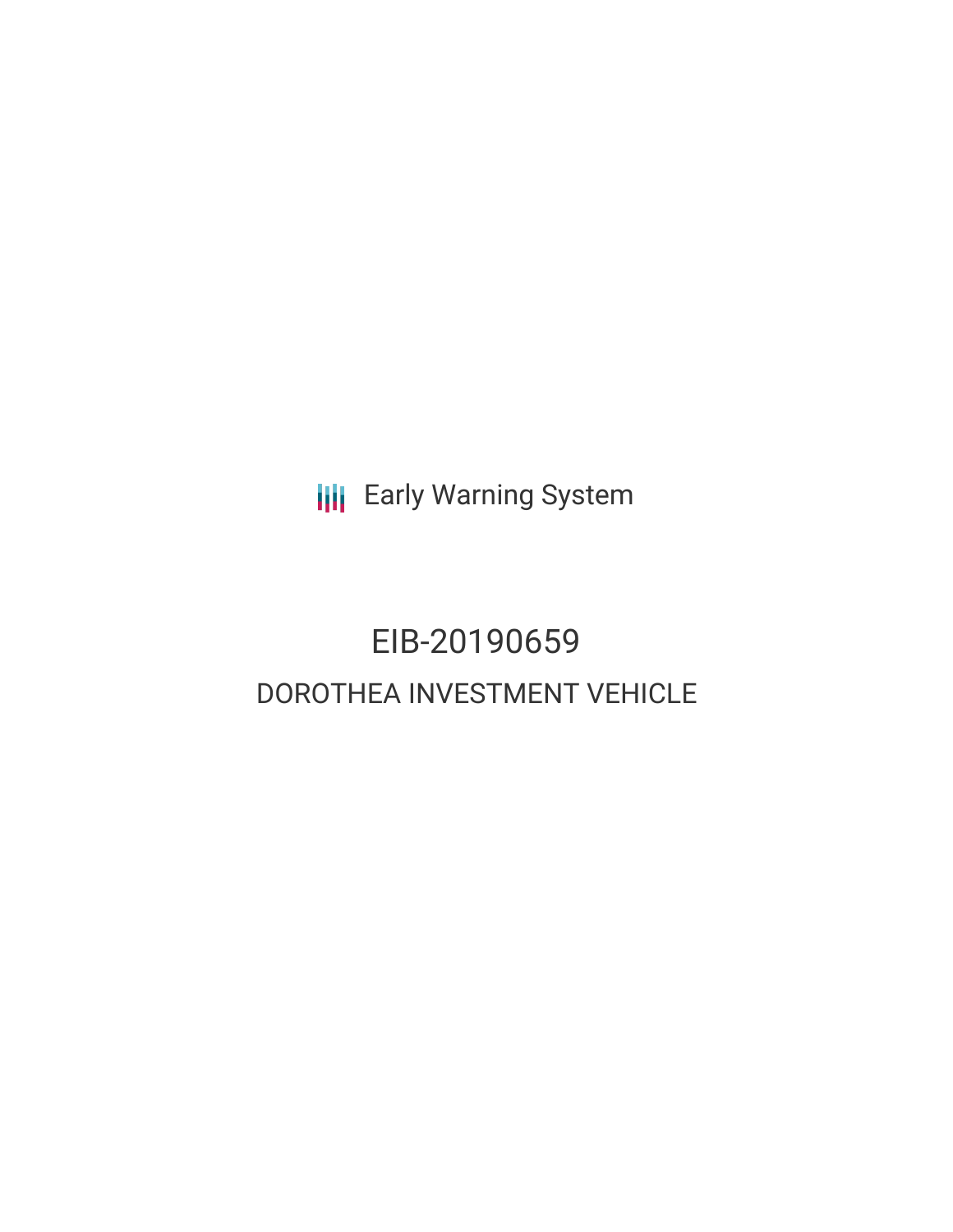## **Quick Facts**

| <b>Countries</b>               | <b>Netherlands</b>                    |
|--------------------------------|---------------------------------------|
| <b>Financial Institutions</b>  | European Investment Bank (EIB)        |
| <b>Status</b>                  | Proposed                              |
| <b>Bank Risk Rating</b>        | U                                     |
| <b>Borrower</b>                | ASPER INVESTMENT MANAGEMENT LTD       |
| <b>Sectors</b>                 | Education and Health, Energy, Finance |
| <b>Investment Type(s)</b>      | Loan                                  |
| <b>Investment Amount (USD)</b> | \$75.51 million                       |
| <b>Loan Amount (USD)</b>       | \$75.51 million                       |
| <b>Project Cost (USD)</b>      | \$377.57 million                      |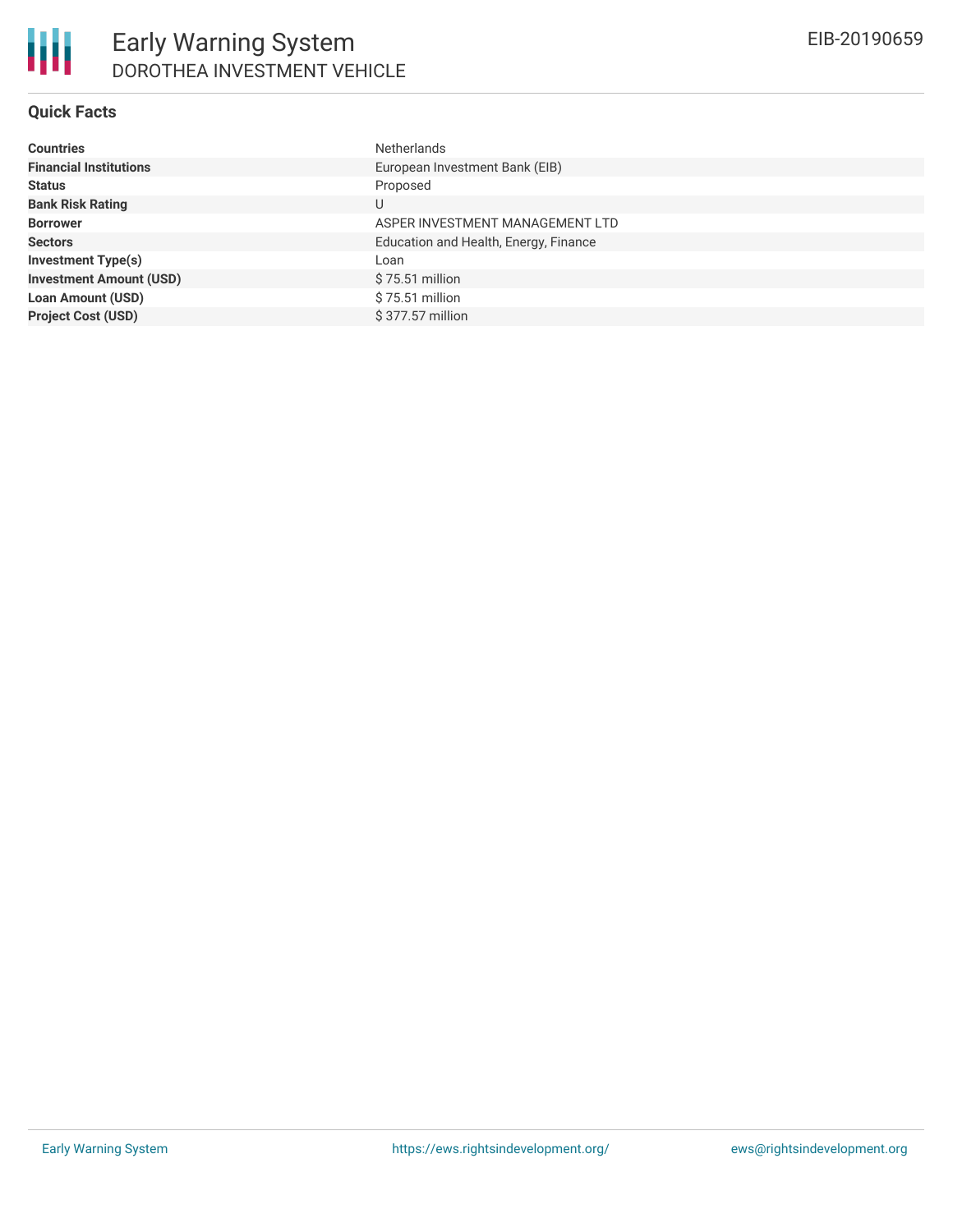

### **Project Description**

According to EIB website, the project is focused on equity investments in district heating projects. Structured as a fund it will invest in a non-blindpool of exclusive projects focused on Dutch heat networks. It will contribute to the reduction of air pollution levels and the improvement of public health. The investment will improve living conditions and will ensure alignment with the EU standards, as well as help to build up economic and social resilience, with a priority on efficiency improvements.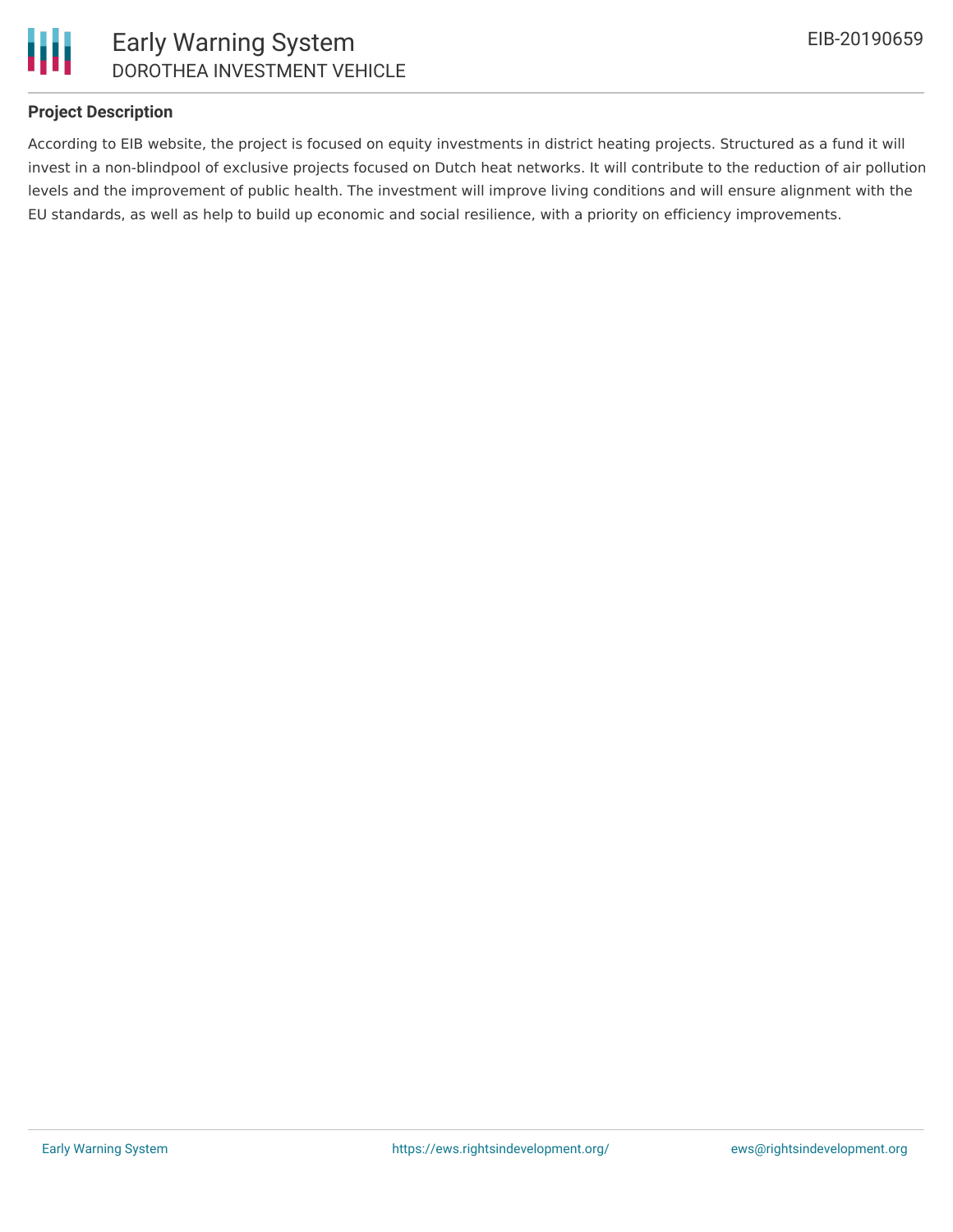### **Investment Description**

European Investment Bank (EIB)

#### **Financial Intermediary**

Financial Intermediary: A commercial bank or financial institution that receives funds from a development bank. A financial intermediary then lends these funds to their clients (private actors) in the form of loans, bonds, guarantees and equity shares. Financial intermediaries include insurance, pension and equity funds. The direct financial relationship is between the development bank and the financial intermediary.

Asper Investment [Management](file:///actor/2925/) Ltd (Financial Intermediary)